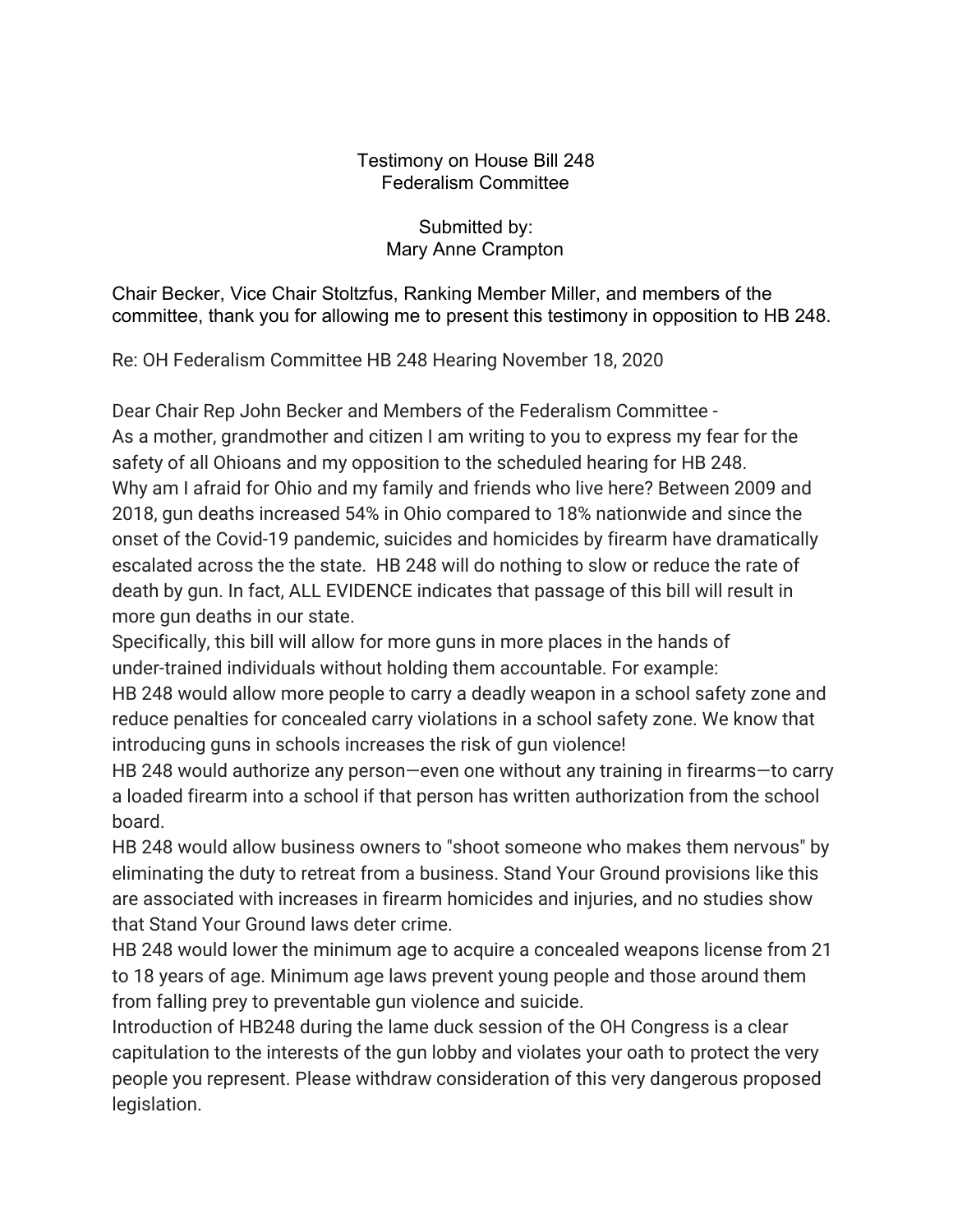Sincerely,

Mary Anne Crampton

Mary Anne Crampton